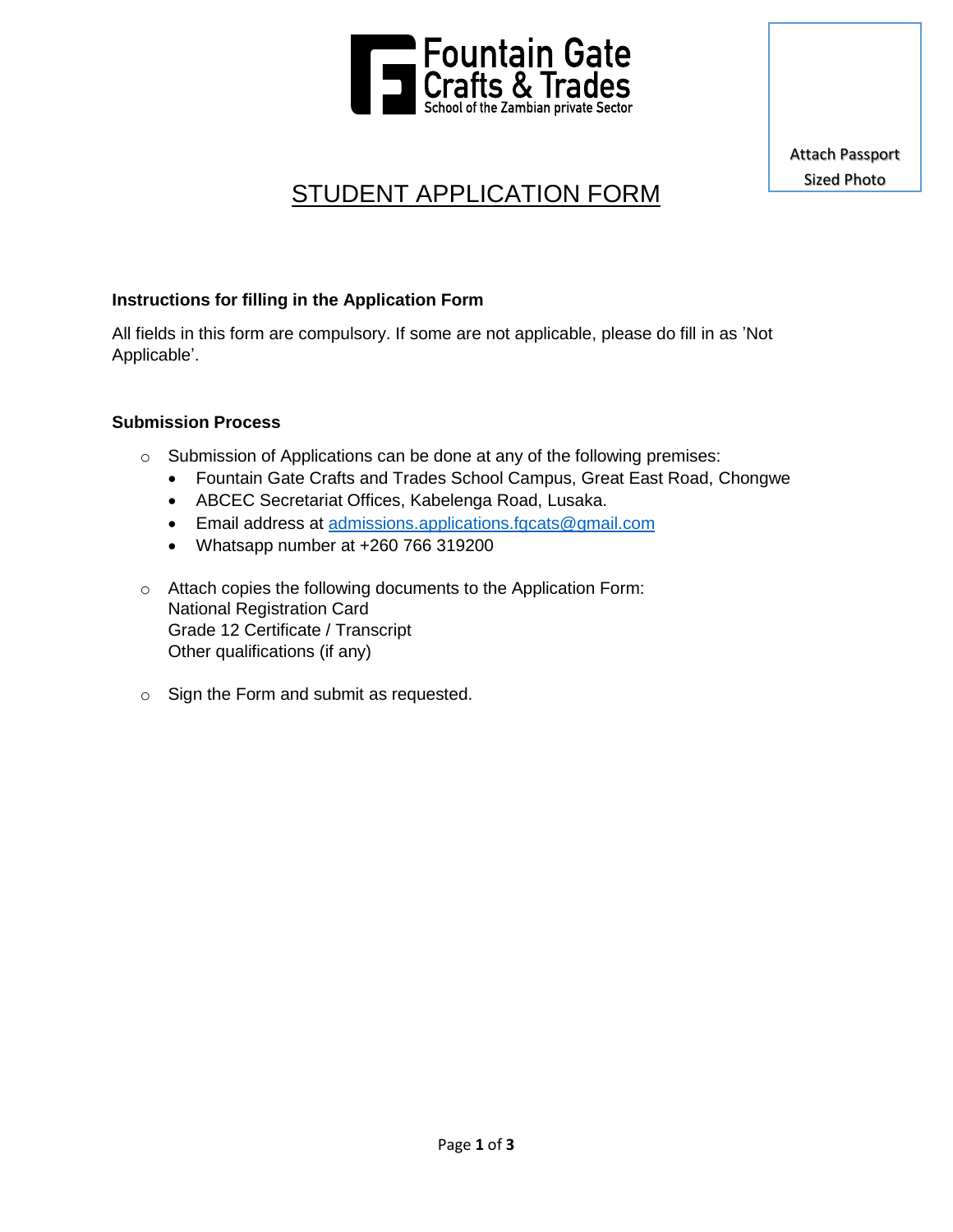

## **COURSE INFORMATION**

# **What course are you applying for? (Tick)**

| Level 4 Craft Certificate in Bricklaying | Level 3 Certificate in Electrical |  |
|------------------------------------------|-----------------------------------|--|
| and Masonry (2 years)                    | Technology (1 year)               |  |

## **GENERAL INFORMATION (Fill in block letters)**

| If Yes Specify:                                                             |  |
|-----------------------------------------------------------------------------|--|
|                                                                             |  |
| <b>Residential Address:</b>                                                 |  |
| E-mail Address:                                                             |  |
| Mobile number:                                                              |  |
| <b>SECTION 2: EDUCATION BACKGROUND (Attach photocopies of Certificates)</b> |  |

School Attended: \_\_ \_\_\_\_\_\_\_\_\_\_\_\_\_\_\_\_\_\_\_\_\_\_\_\_\_\_\_\_\_\_\_\_\_\_\_\_\_\_\_\_\_\_\_\_\_\_\_\_\_\_\_

Type of Examinations passed: \_\_\_\_\_\_\_\_\_\_\_\_\_\_\_\_\_\_\_\_\_\_\_\_\_\_\_\_\_\_\_\_\_\_\_\_\_\_\_\_\_\_\_\_\_\_\_\_\_

Year: \_\_\_\_\_\_\_\_\_\_\_\_\_\_\_\_\_